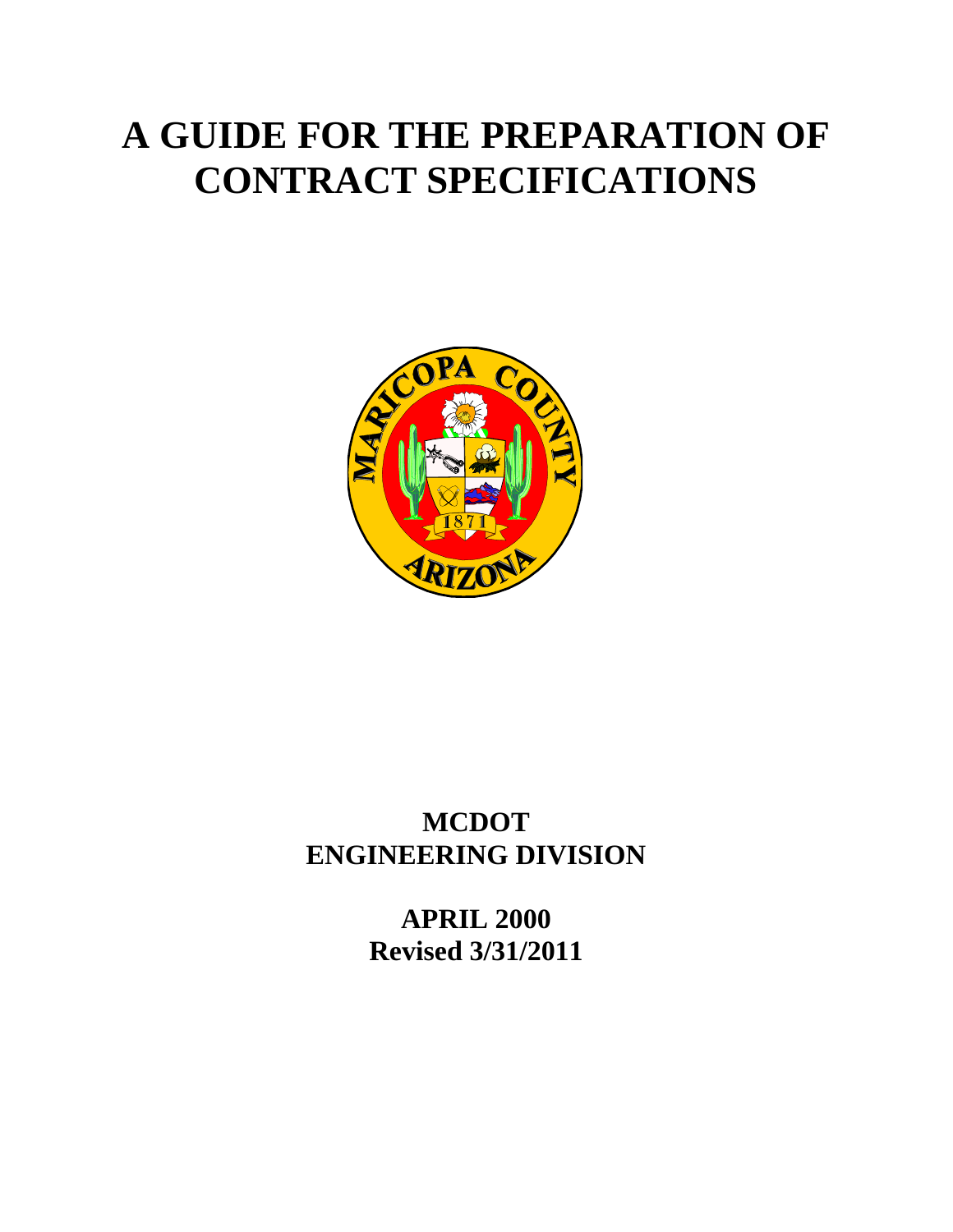# **Table of Contents**

I. What are the Qualifications for writing specification

II. Stuff to know before starting to write specials

III. What is the proper format

IV. Sentence structure and other things grammatical

V. Problem areas

VI. Stuff to remember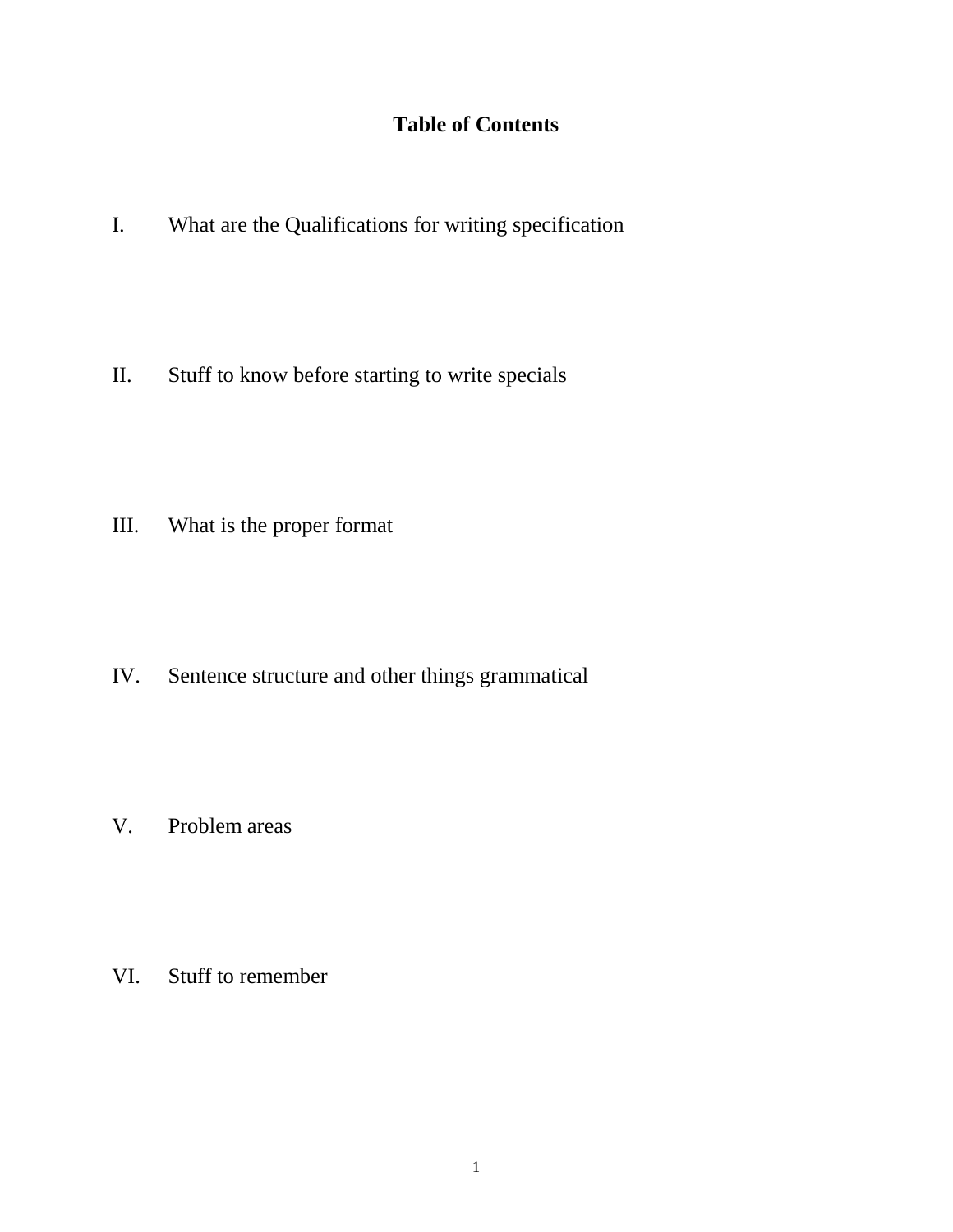# **I. WHAT ARE THE QUALIFICATIONS FOR WRITING SPECIFICATIONS**

- The success of the project could depend on the specification writer's ability to think through the project clearly.
- The writer must be able to see the entire project and visualize the details. Conversely, the writer must be able to focus clearly on the details without losing sight of the project.
- The writer must have an analytical mind and the ability to see separate steps, interrelationships and sequences.
- The writer must be able to grasp new ideas and concepts quickly.
- The writer must be able to put thoughts into words, without ambiguity or vagueness, and in such a manner that it is easily understood by a wide range of readers.
- The writer must be able to anticipate the needs of a number of different users, from lawyers to engineers to laborers, and be able to provide the information required by each, in a clear and orderly fashion. The writer must realize that the information required by the users changes as the contract moves from the bidding stage through construction.
- The writer must be able to appreciate the value of exact quantification and precise measurement.
- The writer must be familiar with Federal, State, and local standards, codes, policies ands procedures that affect materials, testing, inspection, and construction.
- The writer must have an open mind, and the temperament to seek out and accept input, including constructive criticism, from others.
- The writer must work well under pressure, because they will be expected to create a flawless set of control provisions in an insufficient amount of time. A good sense of order and direction is imperative.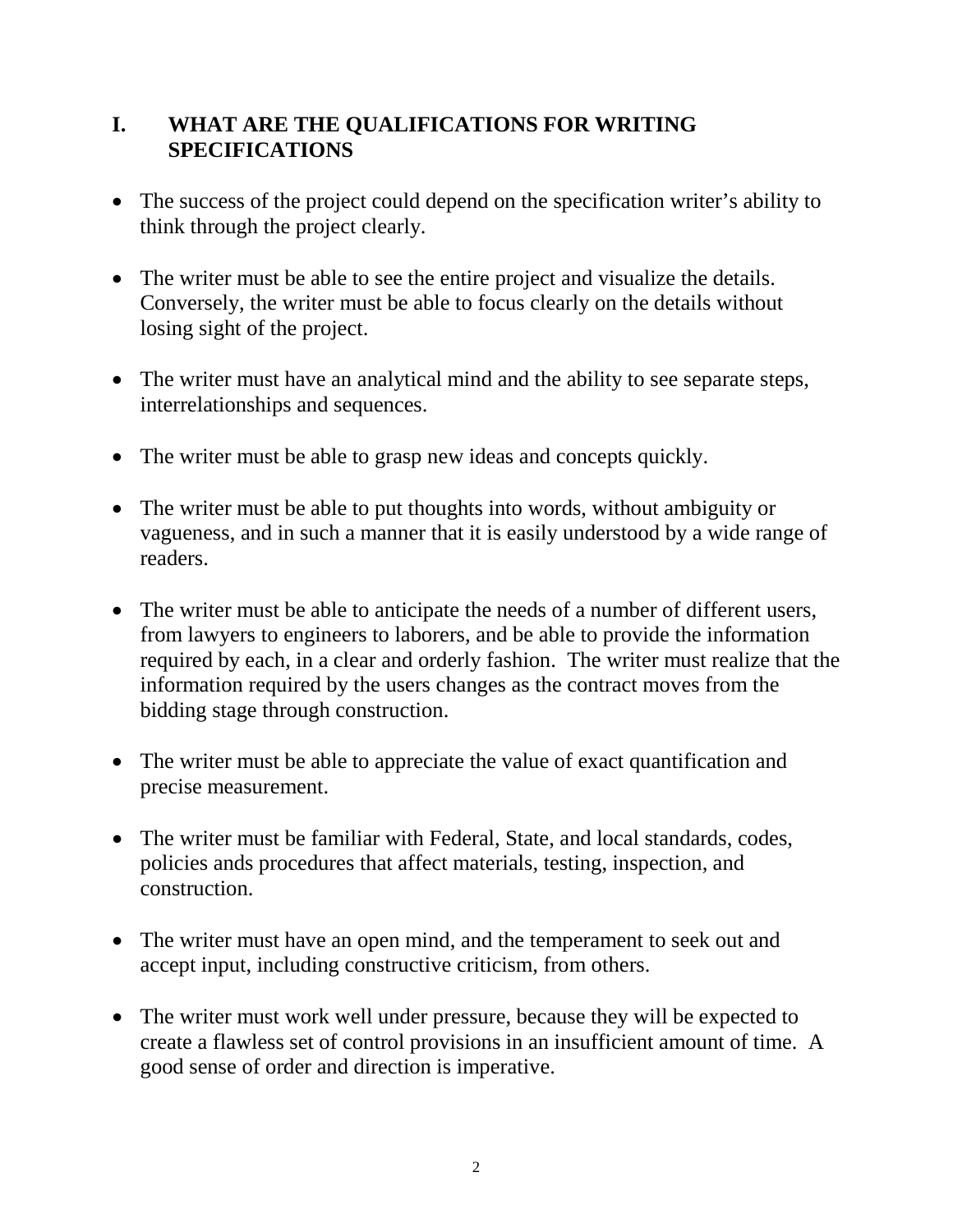# **II. STUFF TO KNOW BEFORE STARTING TO WRITE SPECIALS**

• Each of the 4 C's apply to every Specification

| <b>Clear</b>    | No ambiguity                                     |
|-----------------|--------------------------------------------------|
| <b>Concise</b>  | No excess verbiage                               |
| <b>Complete</b> | All required information in the proper format    |
| <b>Correct</b>  | Technically accurate and applies to this project |

Use words that are easily understood

- Study the plans thoroughly. Know what you're writing about.
- Special Provisions are written to the Contractor not the Engineer. They shall not contain instructions to the Engineer.
- Say it once; if it's in the plans don't say it at all. A picture may be worth a thousand words, but the wrong words in a Special Provision can make the picture worthless.
- Each Special Provision must be project specific. MCDOT provides Guideline Special Provisions (GSP) for project specific conditions that are frequently encountered. The MCDOT GSP is organized as a framework for developing project special provisions. Individual GSP special provisions are to be reviewed and modified as required by project specific conditions. New special provisions may need to be written to clarify specific project conditions and requirements.
- If the information is in the MAG Specifications or the MCDOT Supplement to MAG it does not belong in the Special Provisions. Saying it twice does not make it more enforceable, and often leads to confusion.
- Each Special Provision is to revise the MAG Specifications as modified by the MCDOT Supplement to MAG. The writer should not be rewriting the MAG Specification or the MCDOT Supplement to MAG. If a Special Provision does not reference being an addition to an existing MAG Specification or MCDOT Supplement to MAG, it replaces it.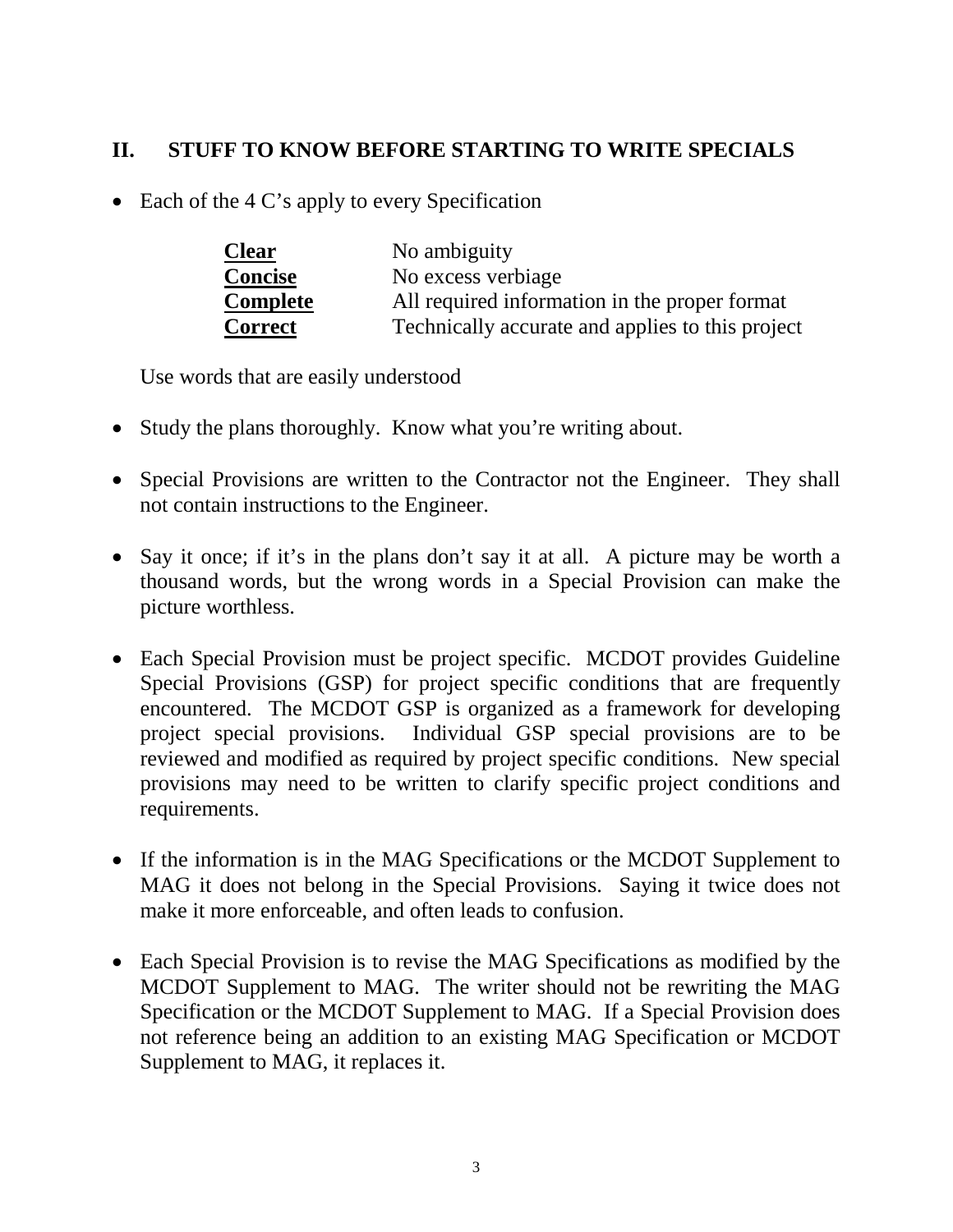- Each Special Provision must provide definitive direction, procedures and product requirements necessary for completing the work identified. After award, no additional duties or restrictions can be placed on the Contractor without a contract revision.
- If there are two reasonable interpretations, the courts generally follow the rule that language is interpreted against the interests of the party who wrote it. The determination is made on the words as written, not on what the writer intended to say. Remember the term………..**Reasonable Interpretation** and eliminate ambiguities.

### • **Definitions of Frequently used terms and phrases**

MAG- Maricopa Association of Governments Uniform Standard Specifications and Details

MCDOT Supplement- Maricopa County Department of Transportation Supplement to the MAG

Special Provisions - A special provision is a specification written for the purpose of describing a unique work function or activity for a particular construction project. The special provisions consist of appropriately modified Guideline Special Provisions (GSP) and additional specifications needed to define project specific requirements.

GSP- Guideline Special Provisions (GSP) are a collection of specifications that have been written to cover legal or construction requirements that may occur on a project. The specification writer can modify a special provision or any part of the GSP to match specific project needs.

Addenda- Addenda are revisions to the contract provisions (plans, specifications, etc.) that are made during the advertising period.

Bid Schedule or Fee Schedule - Provides a complete tabulation of all pay items and pay quantities for the project.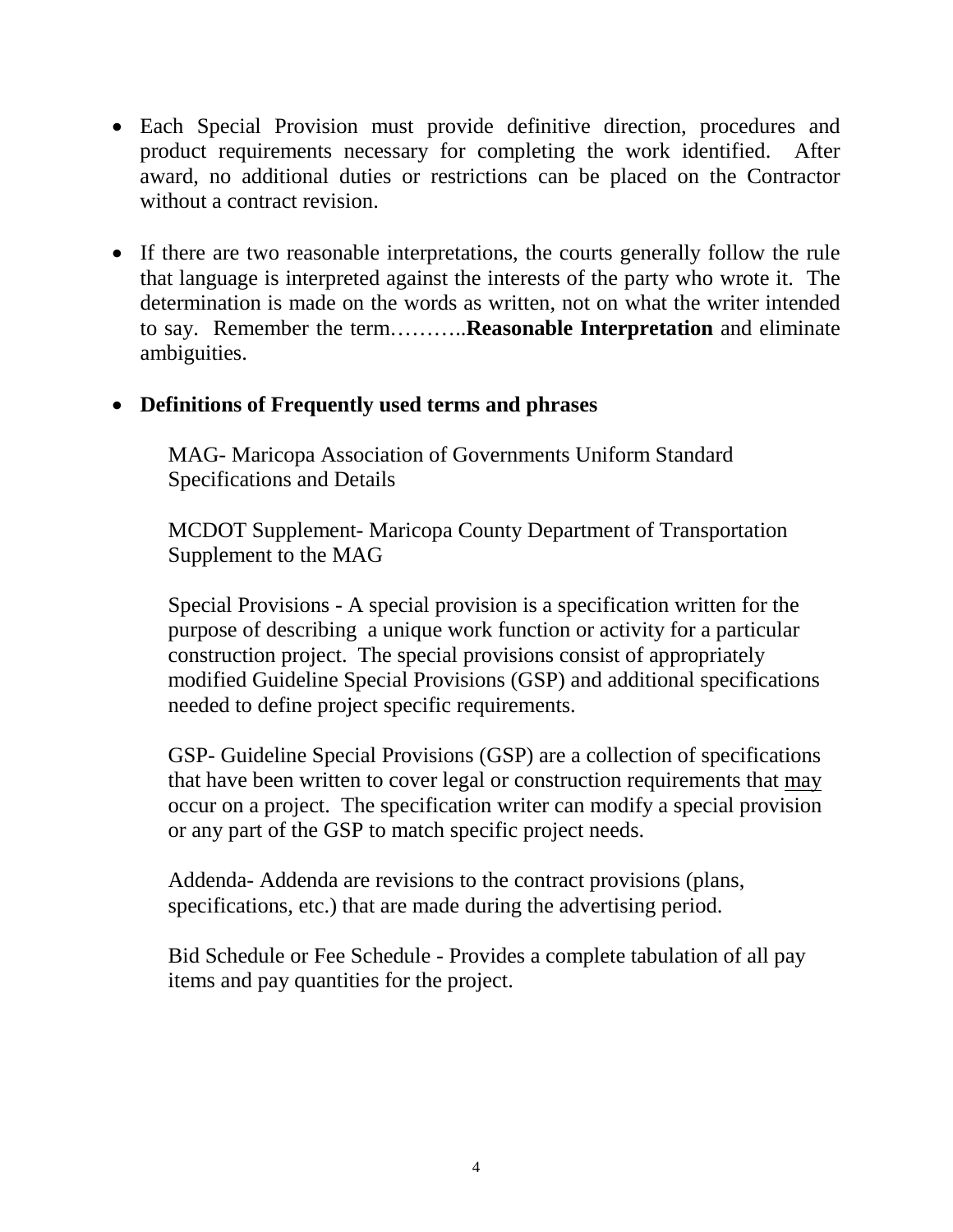#### • **Order of Precedence**

The elements of a contract have a well defined ranking. This rank or order of precedence is as follows:

Addenda (Highest to Lowest) Special Provisions Project Plans MCDOT Supplement to MAG Uniform Standard Specifications MAG Uniform Standard Specifications Standard drawings or Standard Details

It is important that knowledge of the order of precedence be observed not only in writing the specifications but in resolution of conflicts that may surface during administration of the contract.

#### • **Creating Special Provisions**

Since the need and use of special provisions are important in creation of a contract document (rank of  $2<sup>nd</sup>$  in order precedence), this subject needs a more detailed description. A special provision is needed when the contract requires a unique or unusual type of work that is not described in the MAG as modified by the MCDOT Supplement or when an item in the MAG as modified by the MCDOT Supplement must be amended or revised. The writer should use the GSP as the primary resource when creating project Special Provisions. Each guideline specification in the GSP contains instructions to identify its intended use. The GSP specifications can often be used with little or no changes. When an appropriate GSP specification does not exist, the writer authors a new special provision or modifies an existing one for the particular project at hand.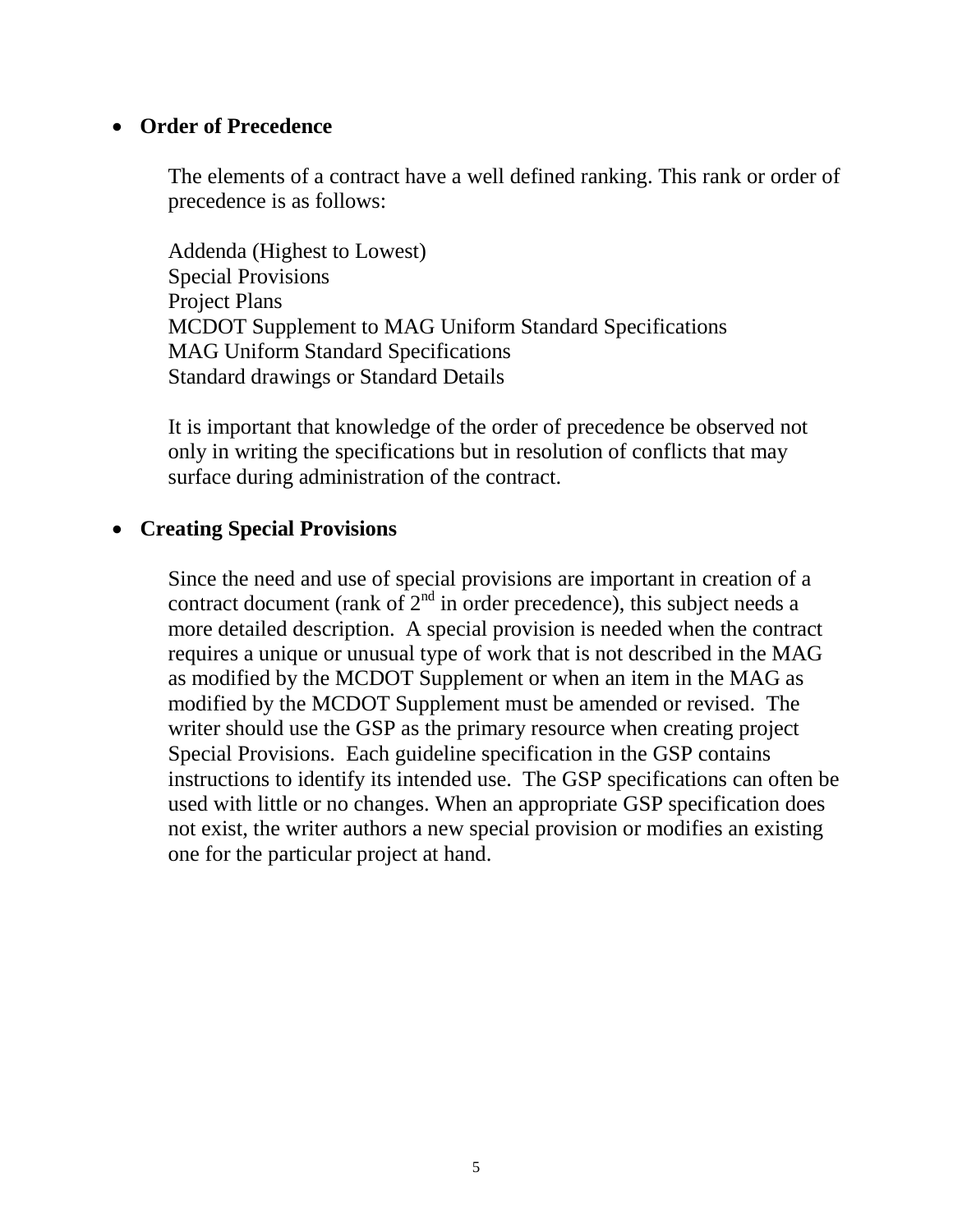# **III. WHAT IS THE PROPER FORMAT**

The format for Specials Provisions is to match the general MAG format. Construction specifications are to include only the necessary information to complete the work and will usually have the following sub areas:

- Description
- Materials
- Construction Requirements
- Measurement
- Payment

These 5 categories apply to every new specification you write. Use the MAG Specification as modified by the MCDOT Supplement as a guide for additional section breakouts.

In most instances, the writer only has to revise the information in the appropriate category in the appropriate section of the MAG Specifications as modified by the MCDOT Supplement. When modifying a particular portion of a specification always provide clear instructions that identify how the specification is to be modified. If the information does not fit into one of the 5 categories it most likely does not belong in the specifications. The following briefly outlines the requirements for each of the 5 categories:

# • **Description**

- Not required if the work falls under an existing section in the MAG Specification as modified by the MCDOT Supplement
- The description of work will always begin with …"This work shall consist of …."; followed by a brief description of what the work is
- Use phrases like "furnishing and installing" and "removing and disposing of"
- Do not get into specifics
- Do not give quantities
- Do not say ..." as detailed in the Plans" ... ..." at the locations shown in the Plans..." or ...." as directed by the Engineer"...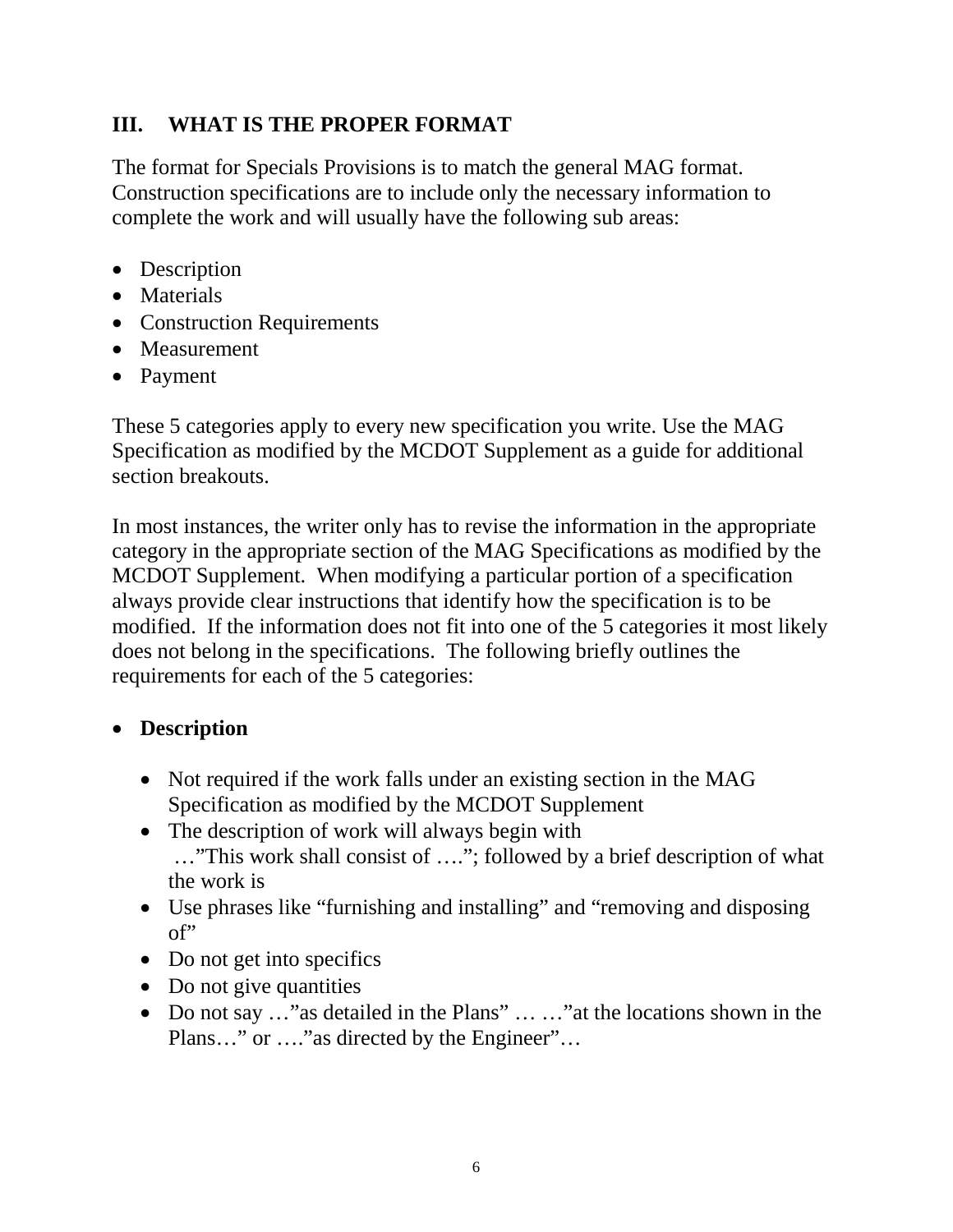# • **Materials**

- Reference material specifications in the MAG Specifications as modified by the MCDOT Supplement whenever possible.
- Reference applicable nationally recognized material specifications.

 ANSI- American National Standard Institute ASTM- American Society for Testing and Materials AASHTO- American Association of State Highway and Transportation Officials

- Modify or edit reference specification to meet project needs.
- Establish detailed specification of the properties of each material and the methods of testing when reference specifications are not available.

# • **Construction Requirements**

- Specify the requirements in the order in which they will be performed to reduce the possibility of overlooking a requirement.
- The requirement must be measurable, so it can be determined if the work has been done and done correctly.
- Describe "how to build it" or "end product", but not both. An "end" product" performance specification isprefered.
- Specify testing requirements for acceptance; include any preliminary, interim, and final test requirements.
- If the Contracting Agency has some approval responsibilities spell out when they occur and how they may affect the remainder of the work.
- Say it once.
- There is no reason to explain or justify to the Contracting Agency personnel.
- "Approval actions" and "acceptance" may be considered to be the same when conflict resolution reaches the **c**laim stage. Disclaimers have not been generally successful as a defense in litigation.
- If the specifier is not familiar with a particular material or construction practice, capitalize from someone with the required knowledge or experience. Do not guess or speculate.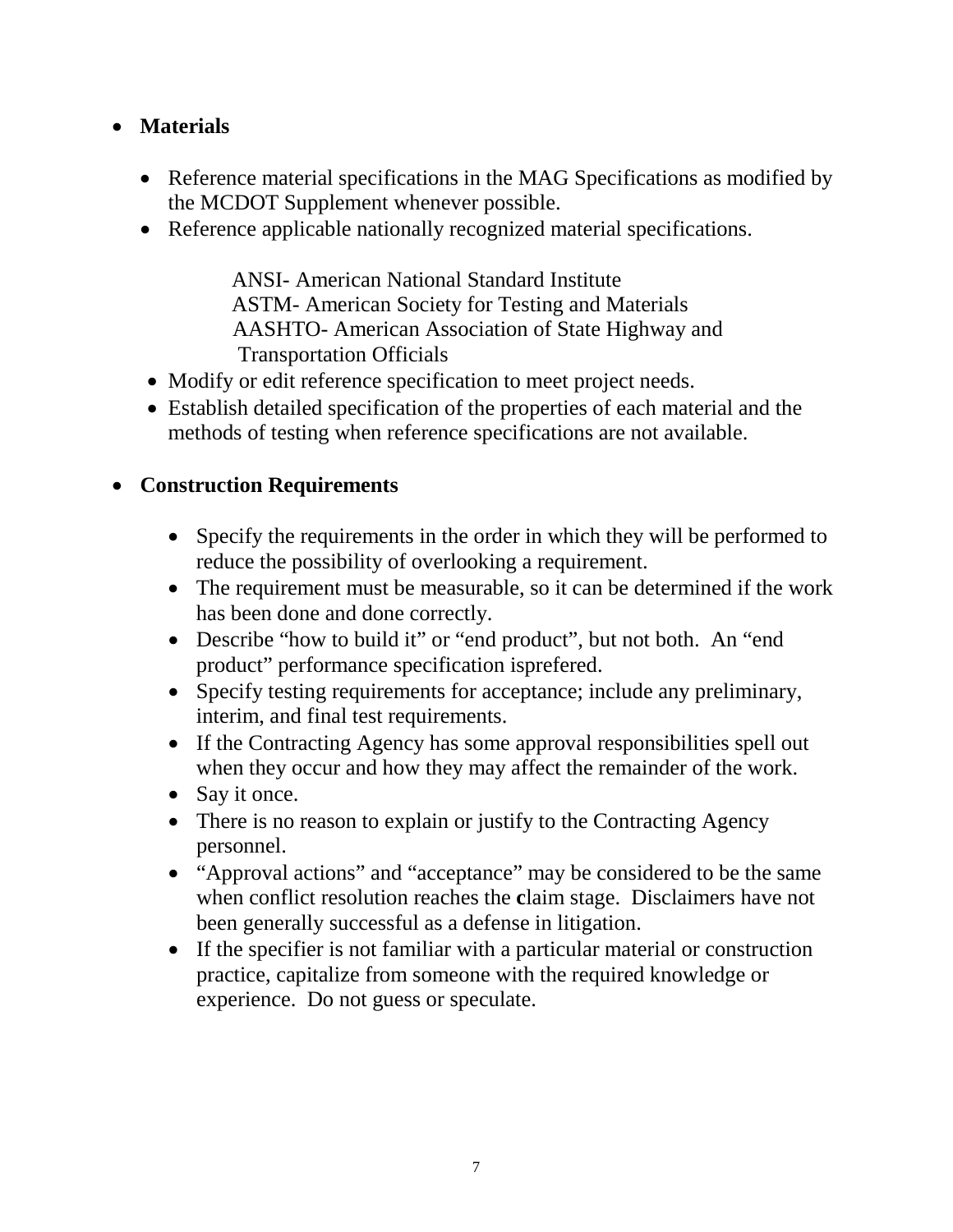# • **Measurement**

- Measurement of (the item description not the item number) will be by the (unit of measure) for (of) (how measured). Measurement of pavement markers will by the unit for each of 100 installed.
- If the unit of measure is difficult to define, the need for measurement should be questioned.

Consider "including" the work with an associated item of work. Consider paying by Lump Sum. Consider doing this work by force account.

• If the unit of measure is per each or lump sum a measurement statement is not necessary.

# • **Payment**

- Payment will be made in accordance with Section 109, for the following bid items:
- "Exact Item Name", per unit of measure.
- The "Exact Item Name" is to be included and appear **exactly** as it will appear on the Summary of quantities.
- Work is never "incidental to" and "payment included in" an item of work.
- All work should have been described in the text of the Specification and would not normally have to be explained further in the pay statement.

There should be no surprises in the pay statement.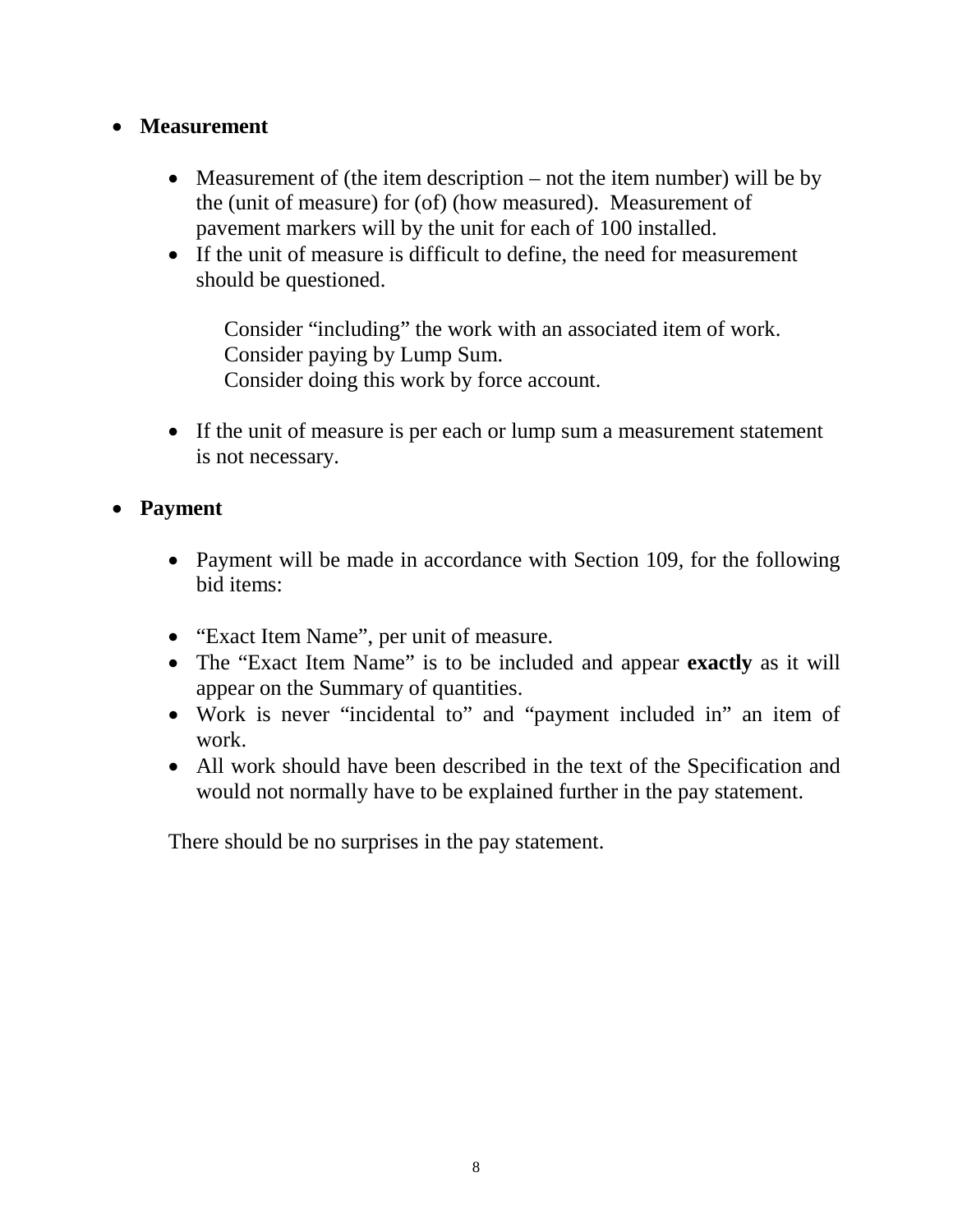# **IV. SENTENCE STRUCTURE AND OTHER THINGS GRAMMATICAL**

Because specifications must be read and understood by a wide range of people in a variety of professions, it is imperative that they be easy to read and easy to understand. To accomplish this, always:

- Use the simplest words that accurately convey the thought
- Keep sentences short (17 to 20 words)
- Keep the paragraphs short (3 to 4 sentences)
- Write it the way you would say it.

Write in the positive form.

- Instructions should tell the Contractor what to do, not what not to do. ("Shift traffic to the new roadway during daylight hours: is a positive statement.) "Do not shift traffic to the new roadway during hours of darkness" is a negative statement.
- The Contractor "shall" do things; things won't be done "by the Contractor". As it is normally written:

All bolts shall be countersunk, by the Contractor.

As it should be written:

The Contractor shall countersink all bolts.

As it is normally written:

Two coats of epoxy paint shall be applied, by the Contractor, to all exposed surfaces.

#### As it should be written:

The Contractor shall apply two coats of epoxy paint to all exposed surfaces.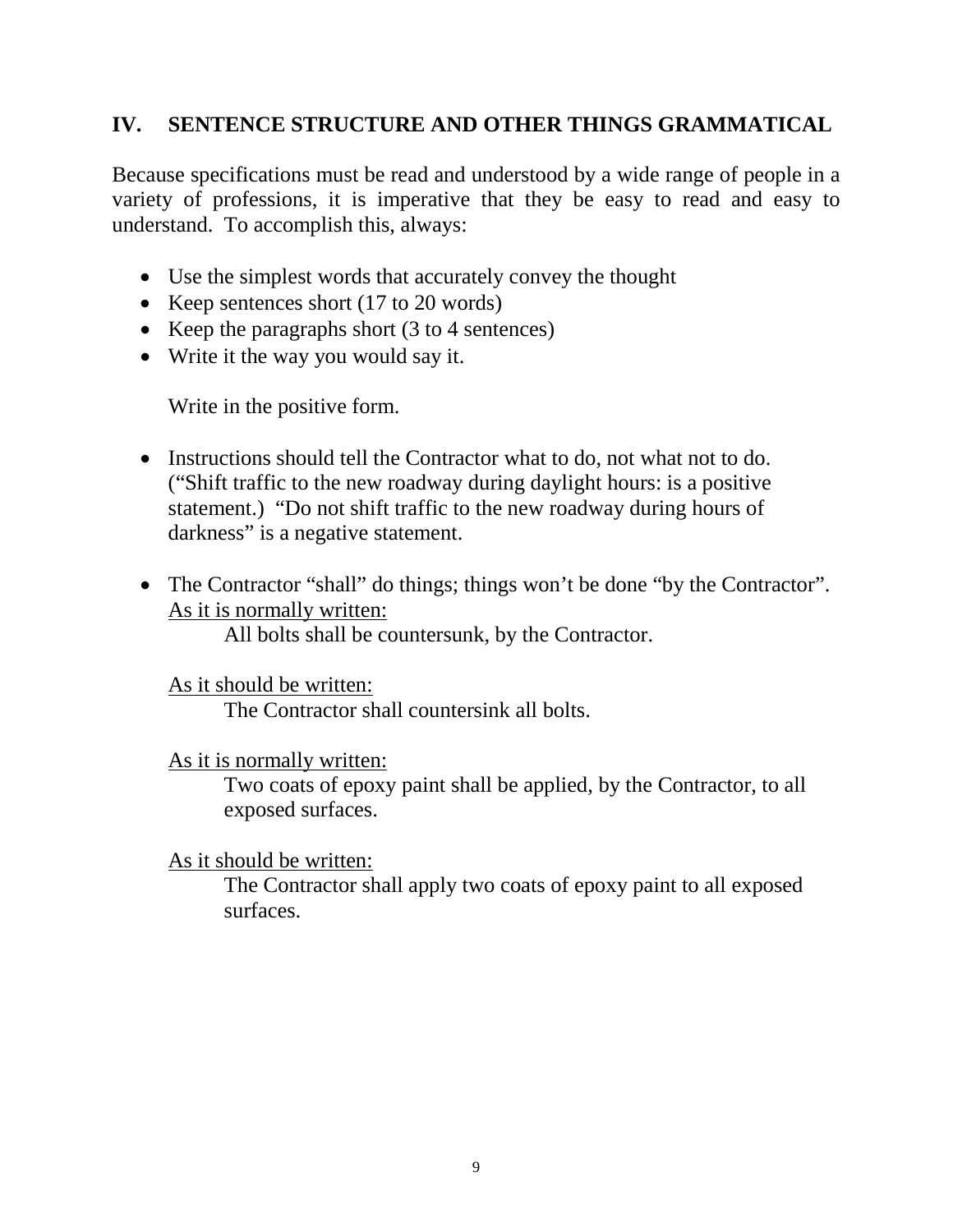# **V. PROBLEM AREAS**

• Any – All

"any" is a limited number selected by the reader. "all" is the entire quantity or amount "repair any cracks" is not completely defined. "repair all cracks" is completely defined "repair all cracks greater than 1/8 inch width" is completely defined with a qualifier

- Amount Quantity Use "amount" when talking about money Use "quantity" when referring to volume, yardage, etc.
- and/or

Do not use "and/or"

"And/or" indicates that either "and" or "or" can be used to connect words or phrases. This is seldom the case in a specification.

A power broom and/or power blower shall be used to clean the roadway.

A power broom, a power blower, or both, shall be used to clean the roadway.

Catch basins and/or manholes shall be adjusted to final grade prior to paving.

Catch basins and manholes shall be adjusted to final grade.

• Included in – Incidental to

Use "included in", not "incidental to", in most situations.

You should never use…."incidental to and included in"…

"Included in" indicates that it is a part of the item (payment will be made).

"Incidental to" indicates that it is minor work or material related to the item (no payment will be made)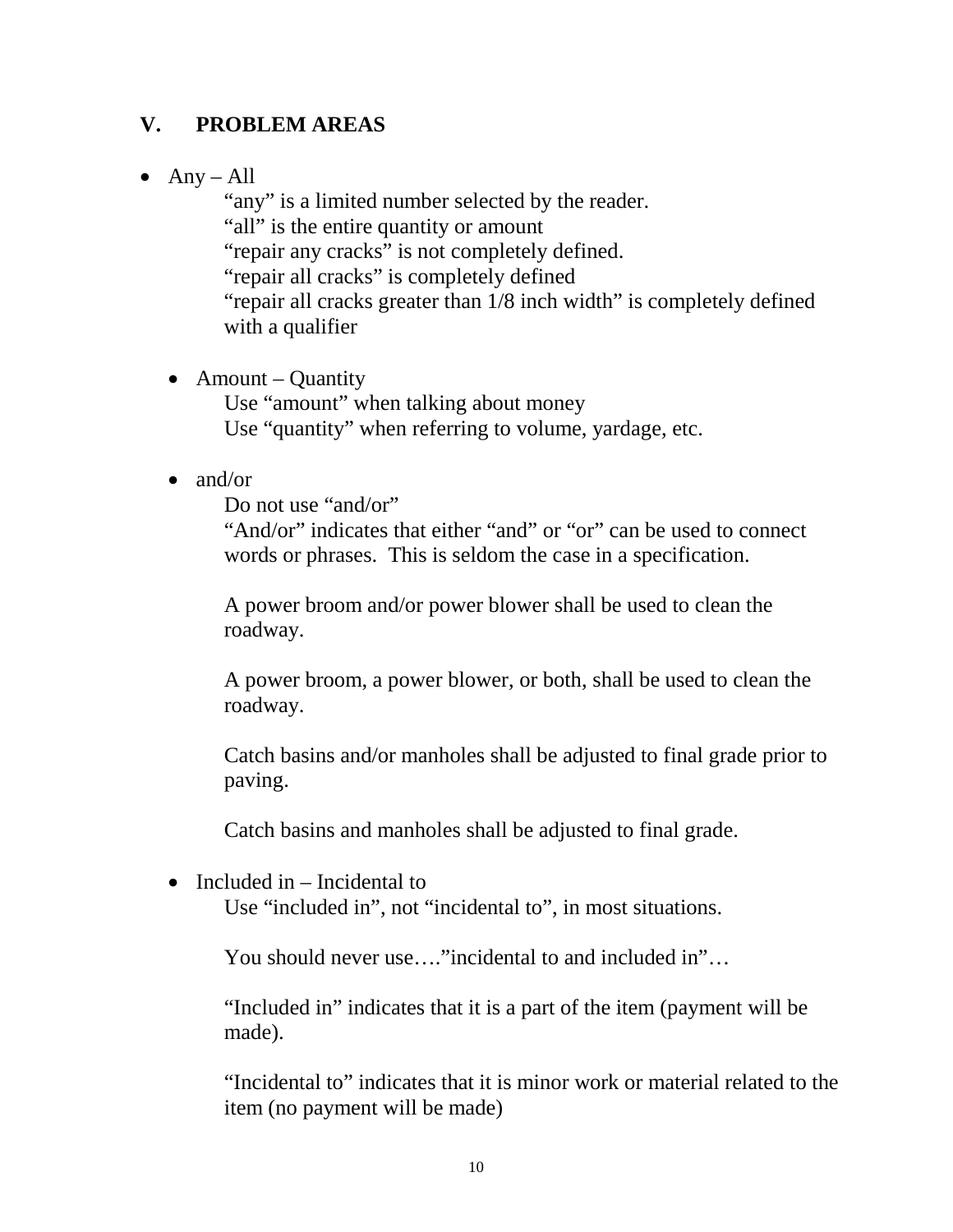• Due to the Contractor's Negligence – Due to the Contractor's Operation Use "due to the Contractor's operation" in all cases.

Negligence is difficult to prove. Besides, it doesn't really matter whether it was broken due to negligence or not – if the Contractor broke it, the Contractor fixes it.

 $\bullet$  Utilize – Use:

Use verb "use" not "utilize" unless you need to. The verb "utilize" means "modify to make useful to some specific purpose". E.g.: Farmer is using a tractor with plough blades to utilize a wasteland for crop production.

• Deliverables – Deliverable items:

The word "deliverables" does not exist in English language, yet it is commonly used and understood. It is a pervasive colloquial which should not be used in the formal written language. The correct approach is to say "deliverable items (e.g.: documents)".

• Either – Each

"Either" usually means "one or the other", but can mean "one and the other"

Avoid the use of "either" because of this double meaning!

"Construct a shoulder on "either" side of the roadway" may get only one shoulder constructed on both sides, without an argument.

• Noon and Midnight

Using 12:00 a.m. and 12:00 p.m. can cause confusion, but everyone knows the difference between noon and midnight.

• Do not drop the word...."the" .... For brevity.

After (the) rough grading is completed, scarify or plow (the) area of (the) old roadbed.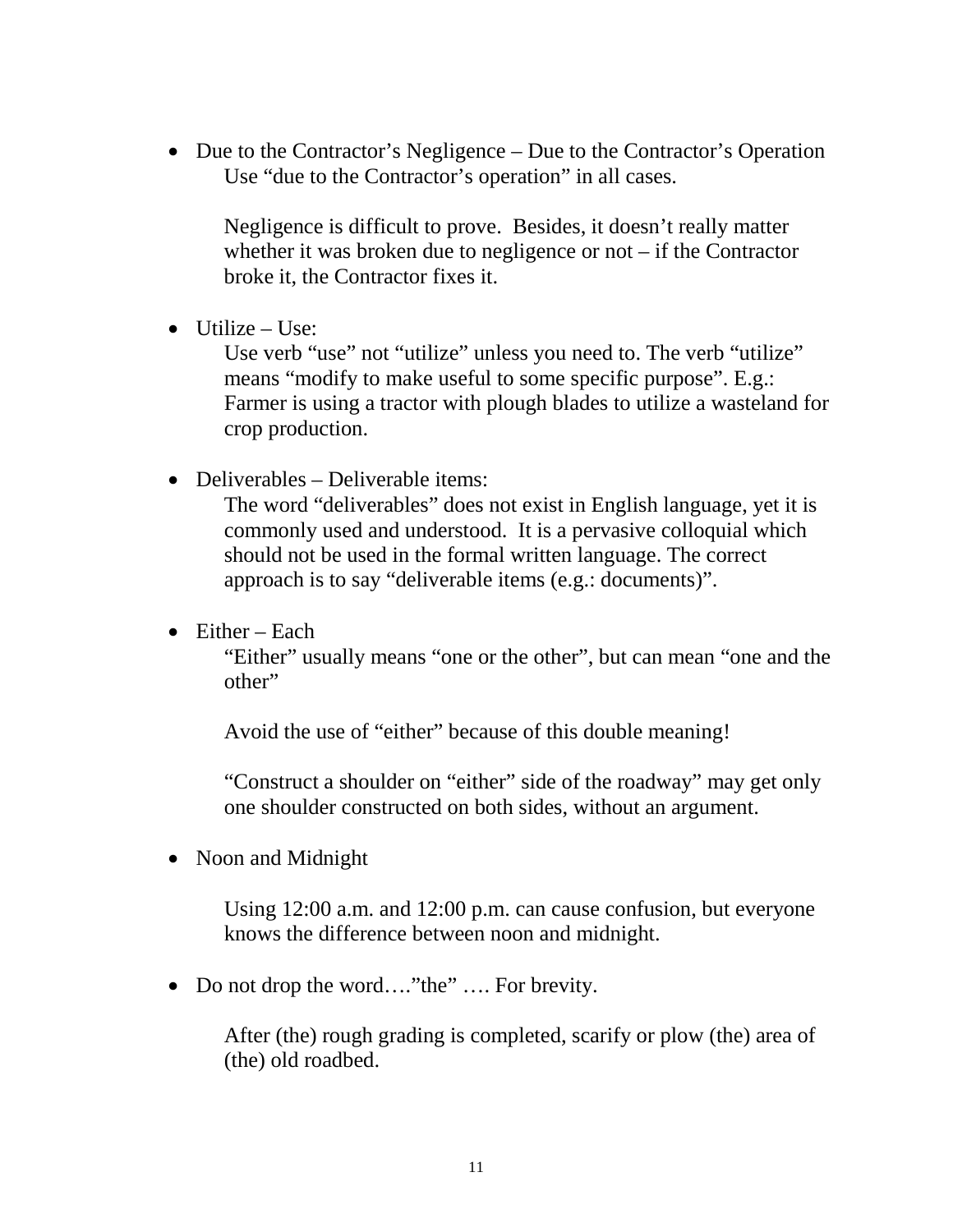#### **Words and Phrases to be used**

- "shall" for things to be done by the Contractor.
- "will" for things to be done by the Contracting Agency
- revise

#### **Words and Phrases that will not be used**

- Should
- Incidental to
- And/or
- Must

#### **Words and phrases that cannot be measured**

- Clean
- Smooth
- Properly fitted or assembled
- Good working order
- Neatly finished
- Of an approved type
- Suitably housed
- When or where required

#### **One word to use with extreme caution**

• Delete

When making references to Divisions and Sections of the MAG Specifications as modified by the MCDOT Supplement use extreme caution when using the word "delete". Once you have deleted something from the Specifications, it is gone. It is gone for the duration of the Project. You must remember the precedence of things. Your Project Specific Special Provisions have a higher priority than the Project Plans or the general specifications.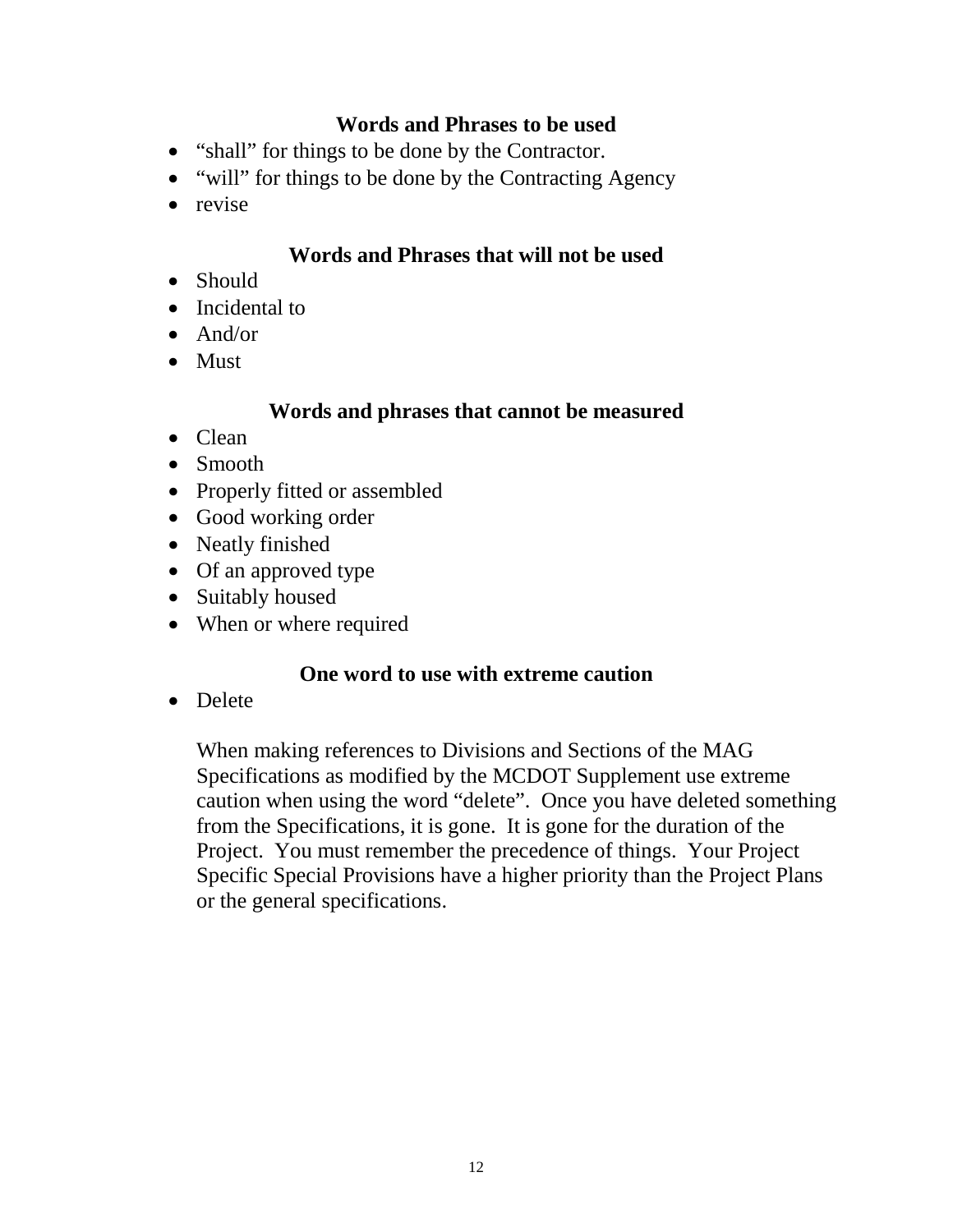#### **VI. STUFF TO REMEMBER**

• Start the Special Provision writing process as soon as possible. Write outline style notes as the design work progresses

Have individuals responsible for specific areas provide the necessary information.

Use a preprinted sheet with the 5 categories for notes.

• Have some not directly associated with the project read the Special Provisions and describe the work, and measurement and payment being proposed as they see it after reading the Special.

Listen to the comments and make adjustments.

If this reader had a problem understanding, it is likely that someone else will also, no matter how well you think the Special is written.

It is much cheaper and easier to go over the information and revise it before the contract than it is to settle a claim.

- Be inquisitive, observant, and receptive to comments.
- Be consistent in the wording used.
- If the subject is something that cannot be measured, or it is not measured against a standard, omit the use of adjectives and other word modifiers that do not change the meaning.

There is no difference between "thorough consolidation" and consolidation" of fresh concrete.

The determination to be made by the inspector would be whether or not the fresh concrete has been consolidated.